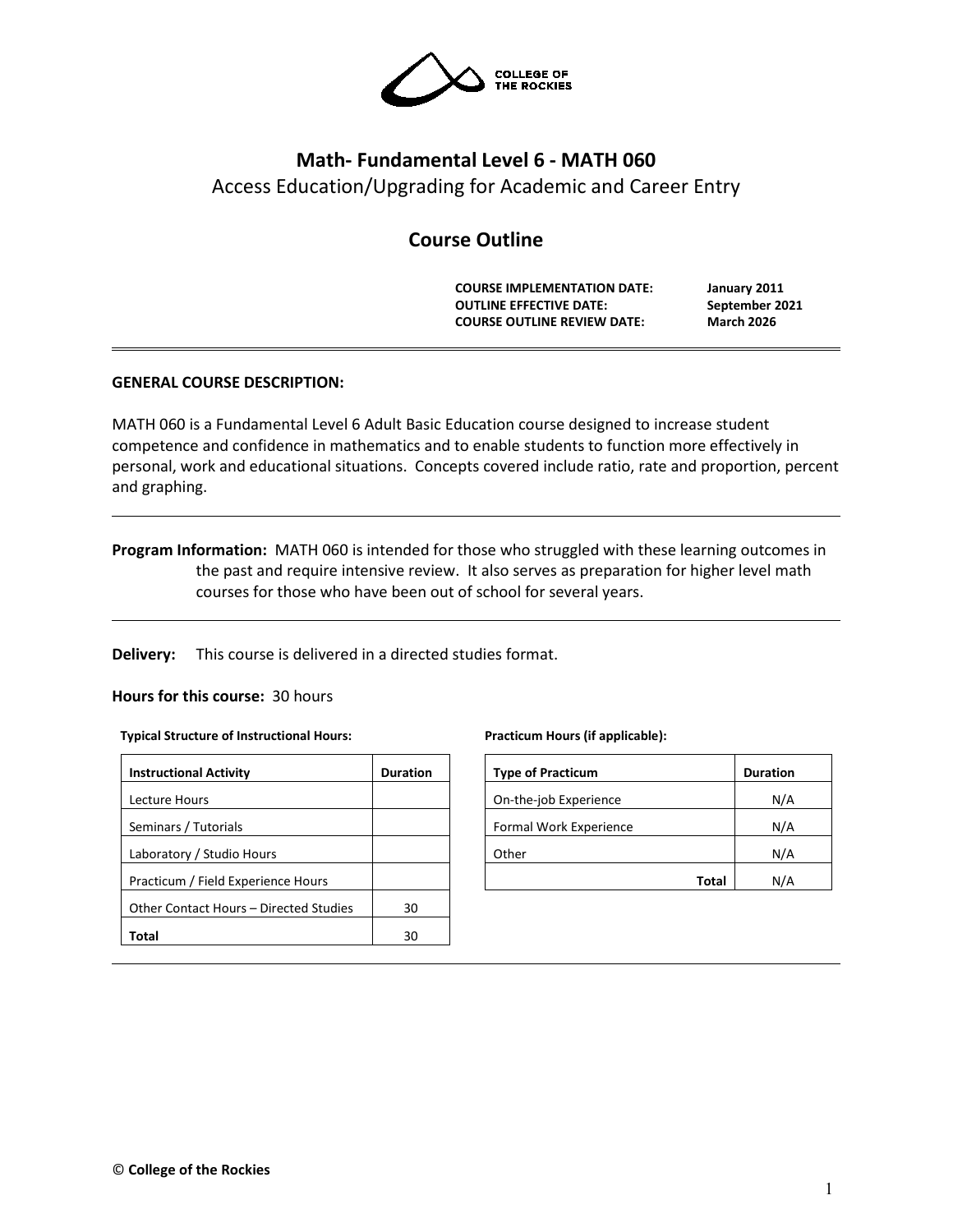Leanne Caillier-Smith, MEd

Signature

#### **APPROVAL SIGNATURES:**

Department Head Joy Brown E-mail: [jbrown3@cotr.bc.ca](mailto:jbrown3@cotr.bc.ca) Dean of Trades and Technology Dr. Jack Moes E-mail: *[jmoes@cotr.bc.ca](mailto:jmoes@cotr.bc.ca)* 

Department Head Signature

Dean Signature

EDCO

Valid from: September 2021 – March 2026

Education Council Approval Date

#### **COURSE PREREQUISITES AND TRANSFER CREDIT**

**Prerequisites:** None

**Co-requisites:** None

#### **Flexible Assessment (FA):**

Credit can be awarded for this course through FA  $\boxtimes$  Yes  $\Box$  No

Learners may request formal recognition for flexible assessment at the College of the Rockies through one or more of the following processes: External Evaluation, Worksite Assessment, Demonstration, Standardized Test, Self-assessment, Interview, Products/Portfolio, Challenge Exam. Contact an Education Advisor for more information.

**Transfer Credit:** For transfer information within British Columbia, Alberta and other institutions, please visit [http://www.cotr.bc.ca/Transfer.](http://www.cotr.bc.ca/Transfer)

> Students should also contact an academic advisor at the institution where they want transfer credit.

**Prior Course Number:** N/A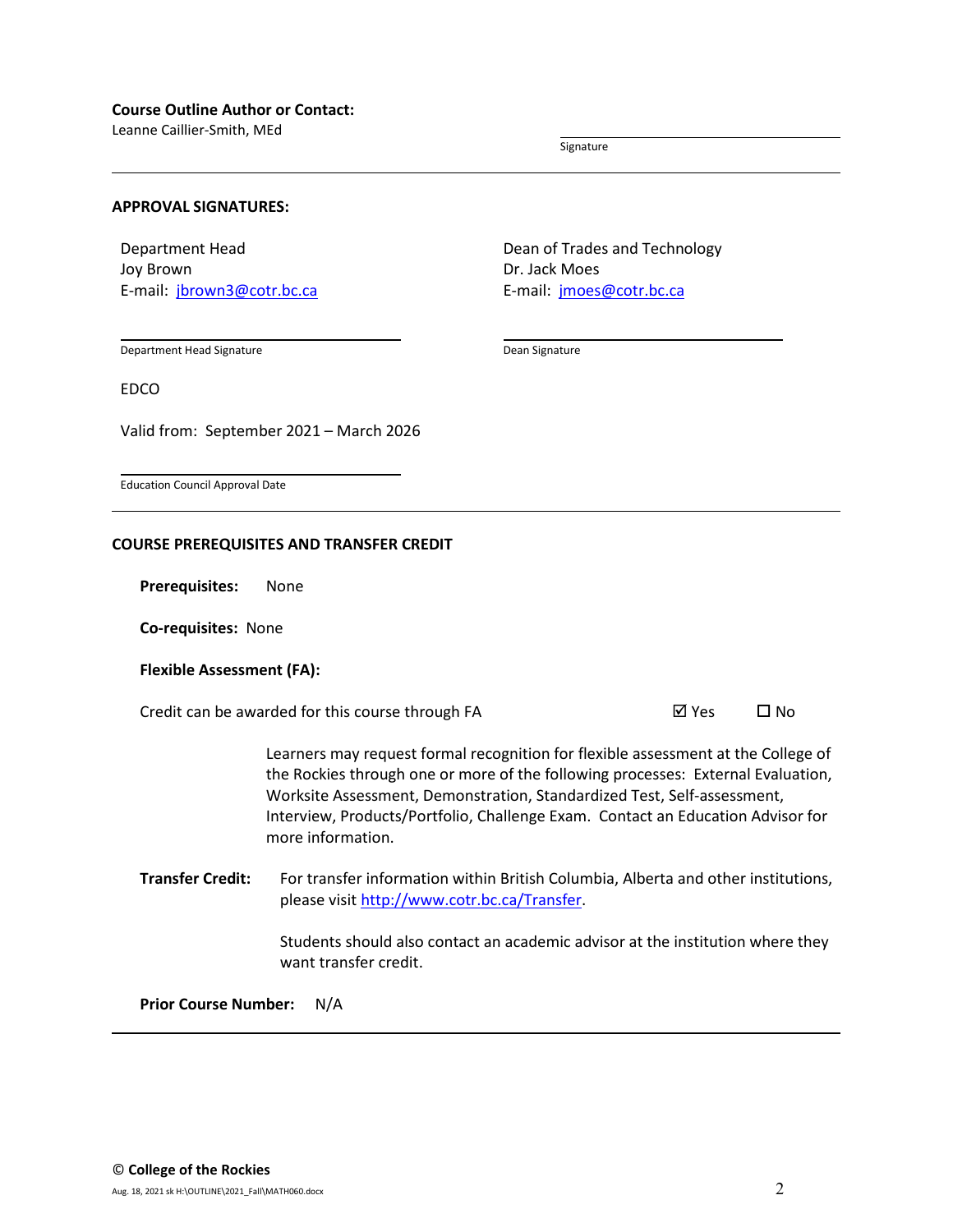## **Textbooks and Required Resources:**

Textbook selection varies by instructor and may change from year to year. At the Course Outline Effective Date the following textbooks were in use:

Directed studies/self-paced format: ABE Adult Literacy Fundamental Mathematics Book 6 - Province of British Columbia Ministry of Advanced Education and Labour Market Development

*Please see the instructor's syllabus or check COTR's online text calculator <http://go.cotr.bc.ca/tuition/tCalc.asp> for a complete list of the currently required textbooks.*

## **LEARNING OUTCOMES & COURSE TOPICS:**

Upon the successful completion of this course, students will be able to

| <b>Learning Outcome</b>                          | Sub-outcomes/skills                                         |
|--------------------------------------------------|-------------------------------------------------------------|
| Students will be able to                         | By achieving this broader outcome, student will             |
|                                                  | demonstrate that they can also                              |
| 1. Evaluate expressions using fractions,         | Convert a decimal to a percent, percent to                  |
| decimals and percent                             | decimal, a fraction to a percent, a percent to              |
| Represent proportion as a statement of<br>2.     | a fraction                                                  |
| equivalence between two ratios                   | Recognize percent notation as a denominator                 |
| Write the relationship between two numbers<br>3. | of 100                                                      |
| or quantities as a rate                          | Compare a decimal to a percent, percent to<br>$\bullet$     |
| Analyze data tables and graphs (bar, line,<br>4. | decimal, a fraction to a percent, a percent to              |
| circle)                                          | a fraction                                                  |
| Apply mathematical concepts and procedures<br>5. | Explain or show with examples the different<br>$\bullet$    |
| to tasks of daily living                         | elements of a graph                                         |
|                                                  | Identify different types of graphs (bar, line,<br>$\bullet$ |
|                                                  | circle, pictograph)                                         |
|                                                  | Estimate percentages                                        |

For a complete list of the articulation learning outcomes of this course, please refer to the Adult Basic Education in British Columbia's Public Post-Secondary institutions: A Guide to Upgrading in BC's post secondary institutions : [An Articulation Handbook 2020/2021](https://www.bctransferguide.ca/docs/ABE2020.pdf) (bctransferguide.ca).

#### **EVALUATION AND ASSESSMENT:**

| <b>Tests</b>                                                                                                 |
|--------------------------------------------------------------------------------------------------------------|
| To progress in this course students must demonstrate a mastery level of achievement (80%) on<br>units tests. |

*Please see the instructor's syllabus for specific classroom policies related to this course, such as details of evaluation, penalties for late assignments, and use of electronic aids.*